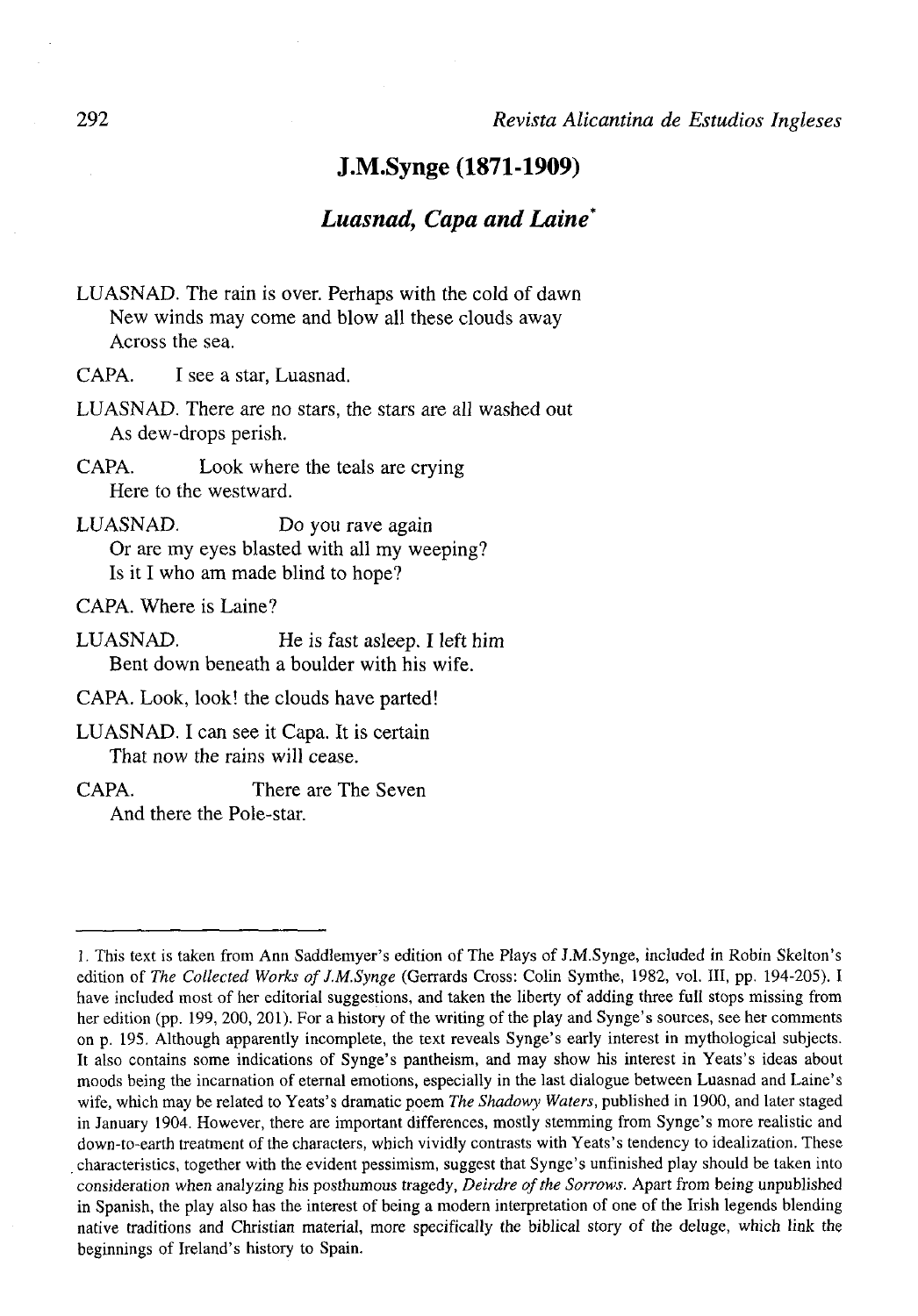# Traducción de Francisco Javier Torres Ribelles

- LUASNAD. Ya no llueve. Quizá con el frío del alba vengan nuevos vientos y se lleven estas nubes por el mar. CAPA. Se ve una estrella, Luasnad. LUASNAD. Ya no hay estrellas, han sido barridas por el agua al igual que desaparecen las gotas de rocío. CAPA. Mira donde gritan las cercetas, ahí al oeste. LUASNAD.  $i$ Otra vez deliras o es que tengo desgarrados los ojos de tanto llorar? ¿Soy yo que ya estoy ciego a la esperanza? CAPA. ¿Dónde está Laine? LUASNAD. Duerme profundamente. Lo he dejado echado bajo una roca con su esposa. CAPA. ¡Mira, fíjate! Se han abierto las nubes. LUASNAD. Ya lo veo, Capa. Seguro que ahora cesarán las lluvias.
- CAPA. Ahí está el Carro, y ahí, la Estrella Polar.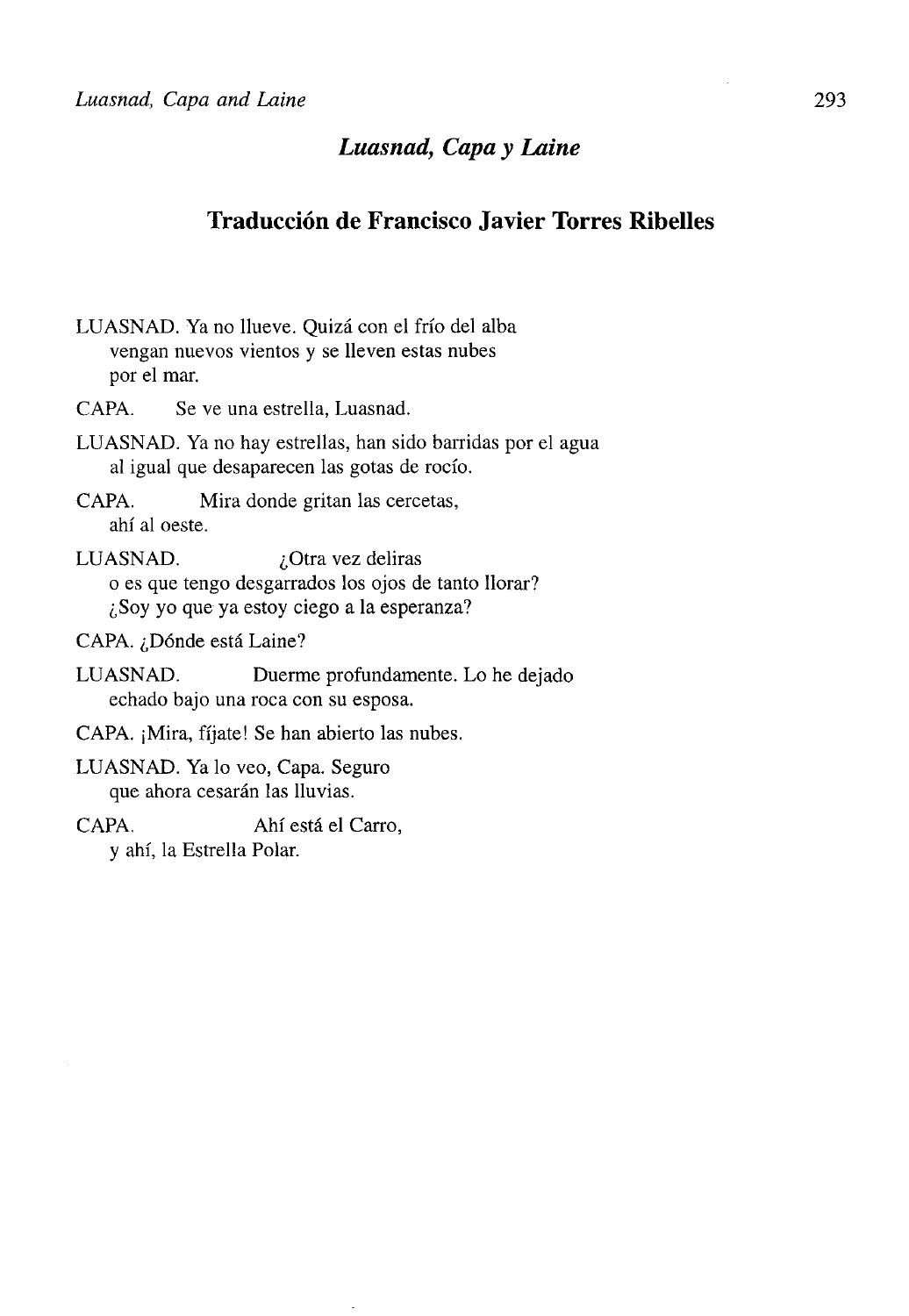LUASNAD. There look we had lost the North.

- CAPA. The wind comes from it, and in this isle of Banba North winds are dry.
- LUASNAD. We may walk through forests In twenty days, then we will build a curagh And let this north wind drive us home to Spain.
- CAPA. I hear the birds upon the eastera peak. There is new hope among them for they know That all these rains are weary.
- LUASNAD. If they sing The dawning cannot linger.
- CAPA. In the east The mists are purple.
- LUASNAD. Yesterday How many mountains could we count at dawn?
- CAPA. I marked them out with knots along my belt— Seven we saw. [A cry of women's voices.] Your wife is still in labour?
- LUASNAD. When women do good things they choose a time That makes it silly. Here the child will die.

## *[Enter* LAINE.]

LAINE. This woman's cry has roused me and the water Had reached my ankles!

- CAPA. See the sky Is turning blue above us, we shall live In spite of all this deluge.
- LUASNAD. Let us measure The movement of the night.

*[They go down to the brink and look at some marks on a stone.]* 

CAPA. The rise out-passes The width of both my hands —It has passed So high above my scoring I can only Make guesses at its measure.

- LUASNAD. It is light And we will clamber up against the sky To number all the hill-tops that are bare.
- LAINE. Pick stones Capa, the hares are hid so thick Above us in the heather they will starve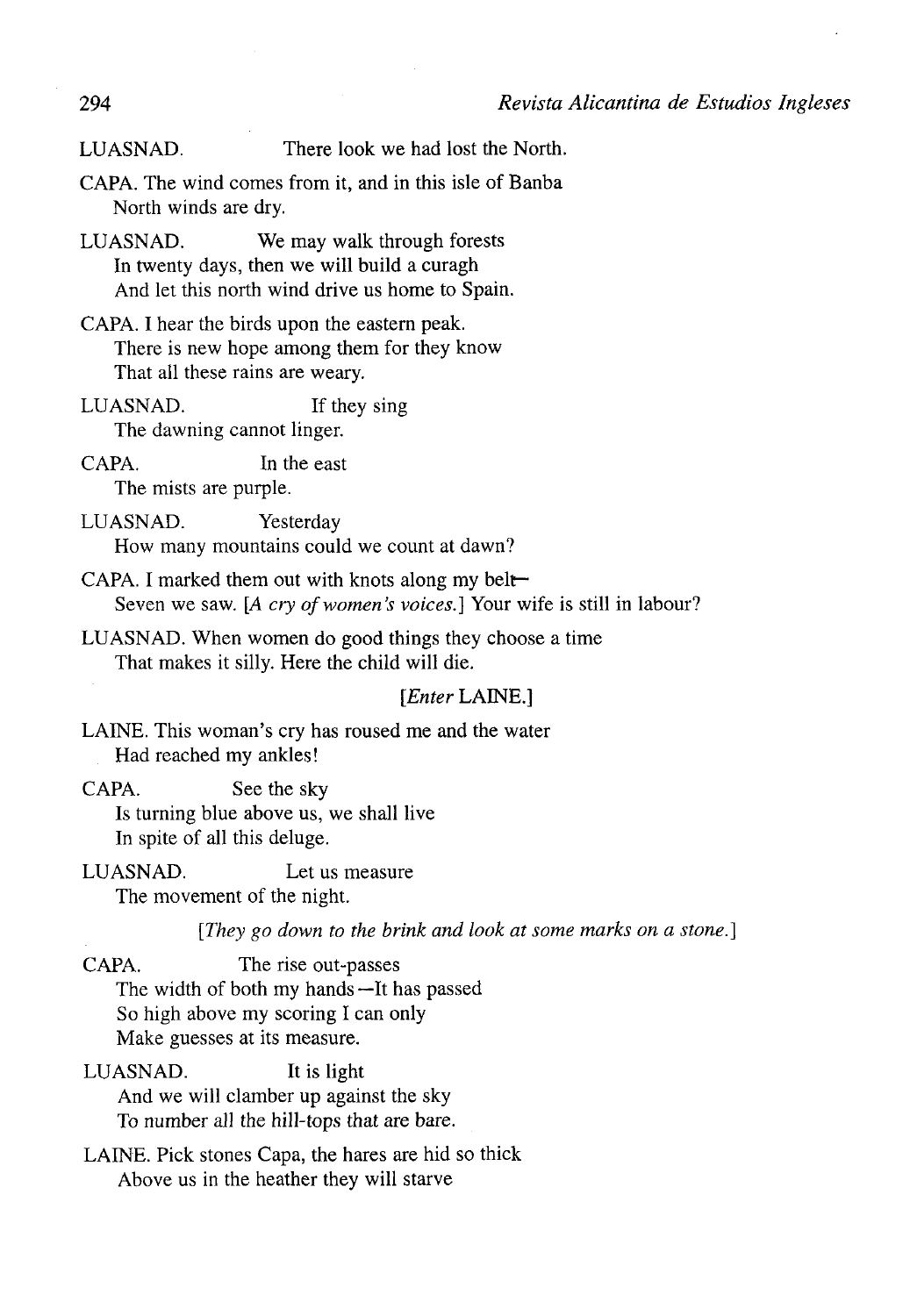LUASNAD. No te lo decía, fíjate, no sabíamos dónde estaba el norte. CAPA. De allí viene el viento, y en esta isla de Banba los vientos del norte son secos.

- LUASNAD. Podemos atravesar los bosques caminando en veinte días, y después construir una barca y dejar que este viento del norte nos lleve a casa, a España.
- CAPA. Oigo los pájaros en el pico del este. Se les ha renovado la esperanza, porque saben que las lluvias han perdido la fuerza.
- LUASNAD. Si cantan, es que se acerca el alba.
- CAPA. Por el este las neblinas son violáceas.
- LUASNAD. ¿Ayer cuantos montes contamos al amanecer?
- CAPA. Los señalé con nudos en mi cinturón— Siete vimos. *[Se oyen gritos de mujeres.]* ¿Aún está de parto tu esposa?
- LUASNAD. Cuando las mujeres hacen algo bueno siempre eligen el momento más tonto. Aquí el niño morirá.

### *[Sale* LAINE.]

LAINE. ¡El grito de esa mujer me ha despertado, y el agua ya me llegaba a los tobillos!

- CAPA. Fíjate, el cielo se está haciendo azul encima de nosotros, seguiremos vivos a pesar de este gran diluvio.
- LUASNAD. Vamos a medir el cambio de la noche.
	- *[Bajan al borde del agua y miran una piedra que tiene unas señales.]*
- CAPA. La subida sobrepasa casi un palmo de mi mano—Está tan por encima de la marca que tengo que adivinar la altura.
- LUASNAD. Hay luz, y subiremos hacia el cielo para contar las cumbres aún visibles.
- LAINE. Coge piedras, Capa, hay tantas liebres escondidas en el brezo que morirán de hambre,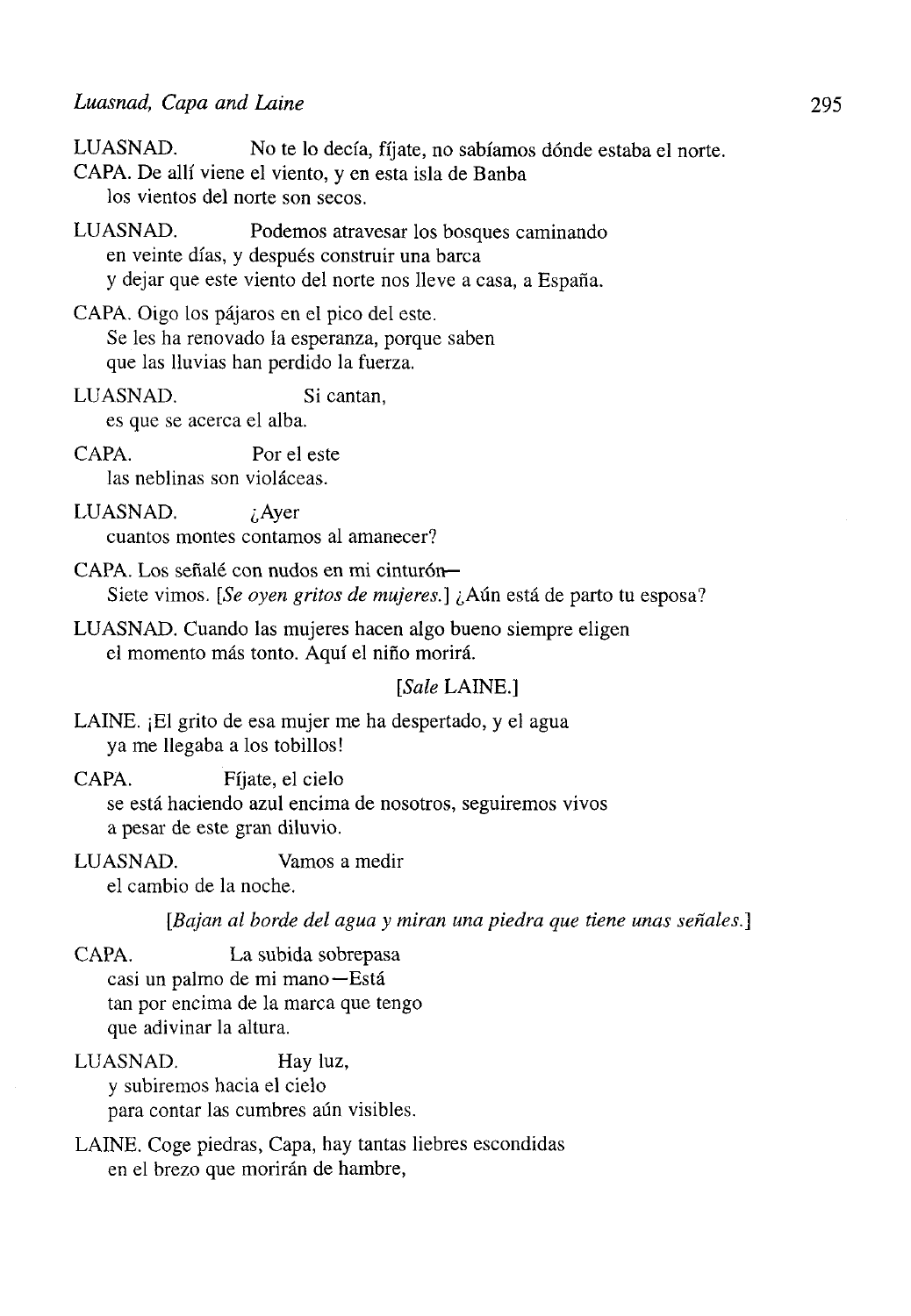296 *Revista Alicantina de Estudios Ingleses* 

And if they starve we perish.

CAPA. All the goats Will swim straight over from the eastern peak For it will soon be covered.

LAINE. Look, the sun We have not seen for near two score days Is rising.

LUASNAD. Let us feel this warmth, stand quiet.

CAPA. Something moves across the red-gold pathway. Look on it Laine, I have looked so long I see green moons about me.

LUASNAD. The sea is filled With limbs of trees the Liffey broke to pieces Before the sea engulfed the lakes and streams.

LAINE. I see it Capa, it is high above The red sea's level.

CAPA. I think it is the curagh That we first came from Spain in, for the prow Is bending backward like a man's close hand.

LUASNAD. The east peak is between us; it will stop there.

CAPA. Some god is guiding it for it creeps on, Half turned against the wind.

LUASNAD. The gods but toy And make their sport to urge out sightless hope.

[The cry of a child is heard on the other side of the peak.]

LAINE. Your child is born Luasnad, and it lives.

CAPA. It is the first man's child has cried on Banba.

LUASNAD. It will be the first dead human body. Count the hills.

LAINE. Lugdubh, Craigmoira, Tonagee and Inchavor.

LUASNAD. Three are covered?

LAINE. And the rest are sinking.

CAPA *[looks round from the summit].* Our curagh lies against the eastern peak And all the birds are flashing round about us.

LAINE. Their peak will soon sink under.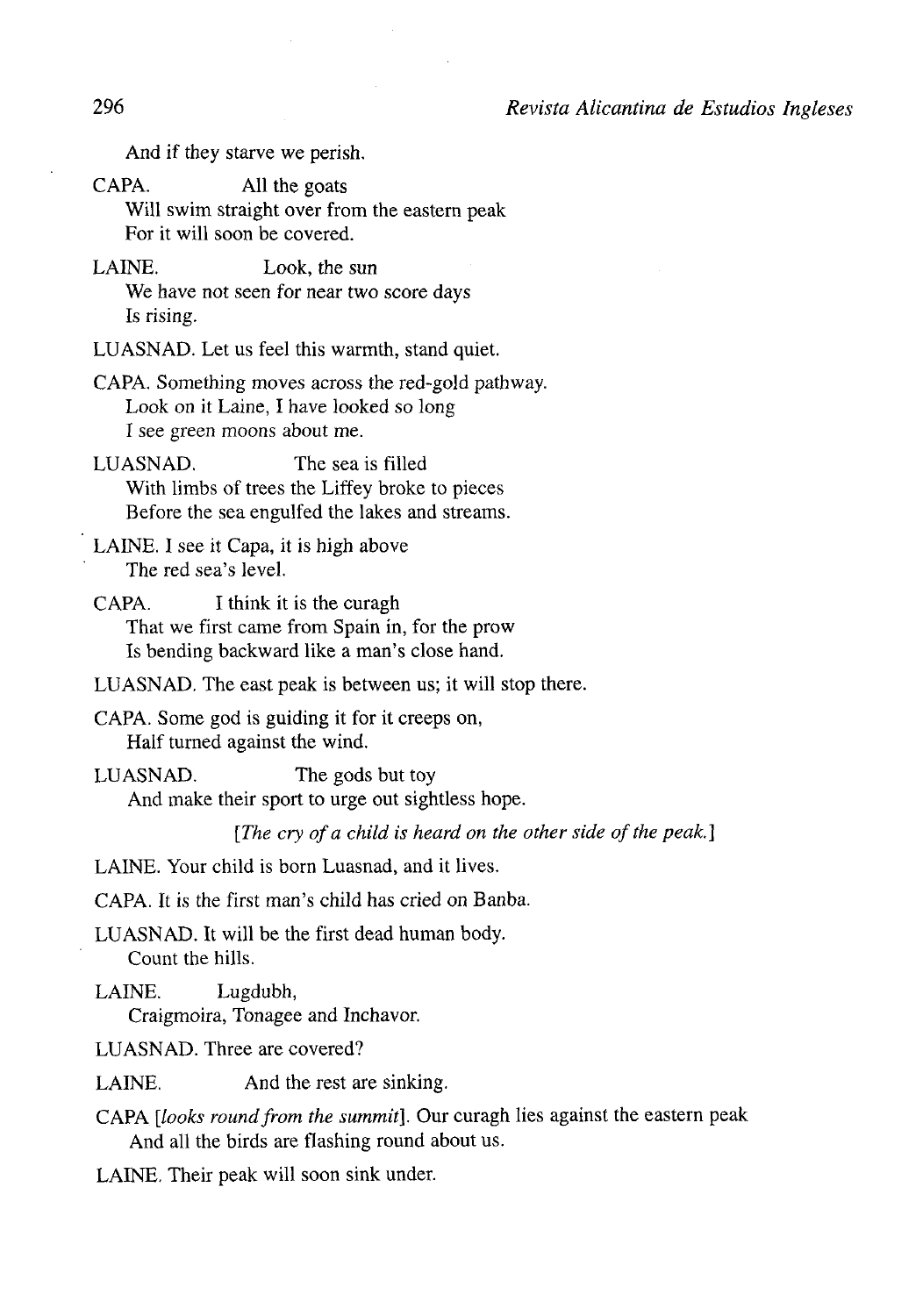y nosotros con ellas.

- CAPA. Todas las cabras se vendrán nadando derechas del pico del este, pues pronto estará cubierto.
- LAINE. Mira, el sol, que casi en cuarenta días no hemos visto, sale ahí.
- LUASNAD. No os mováis, que nos dé calor.
- CAPA. Algo está cruzando su ardiente estela de oro. Míralo tú, Laine, yo he mirado tanto que veo lunas verdes por todas partes.
- LUASNAD. El mar está repleto de restos de árboles destrozados por la crecida del Liffey antes de que el mar se tragara los lagos y los ríos.
- LAINE. Ya lo veo, Capa, está muy por encima de la superficie del rojo mar.
- CAPA. Creo que es la barca en la que vinimos de España la primera vez, pues la proa es muy alta y caída hacia atrás, como el puño de un hombre.
- LUASNAD. Nos separa de ella el pico del este. Se detendrá allí.
- CAPA. Un dios la guía, pues avanza despacio con la amura al viento.
- LUASNAD. Los dioses no hacen más que jugar, y se divierten animando esperanzas ciegas.

*[Se oye el llanto de un niño al otro lado del pico.]* 

LAINE. Luasnad, ha nacido tu hijo, y ha nacido vivo.

- CAPA. Es el primer hijo de hombre qu'ha llorado en Banba.
- LUASNAD. Será el primer cuerpo humano muerto. Cuenta los montes.
- LAINE. Lugdubh,
	- Craigmoira, Tonagee... Inchavor.
- LUASNAD. ¿Hay tres cubiertos?
- LAINE. Y el agua ya va a cubrir los otros.

CAPA *[desde la cumbre mira alrededor].* Nuestra barca la ha parado el pico de oriente,

y todas las aves vuelan veloces en torno nuestro.

LAINE. El monte en que viven pronto estará bajo el agua.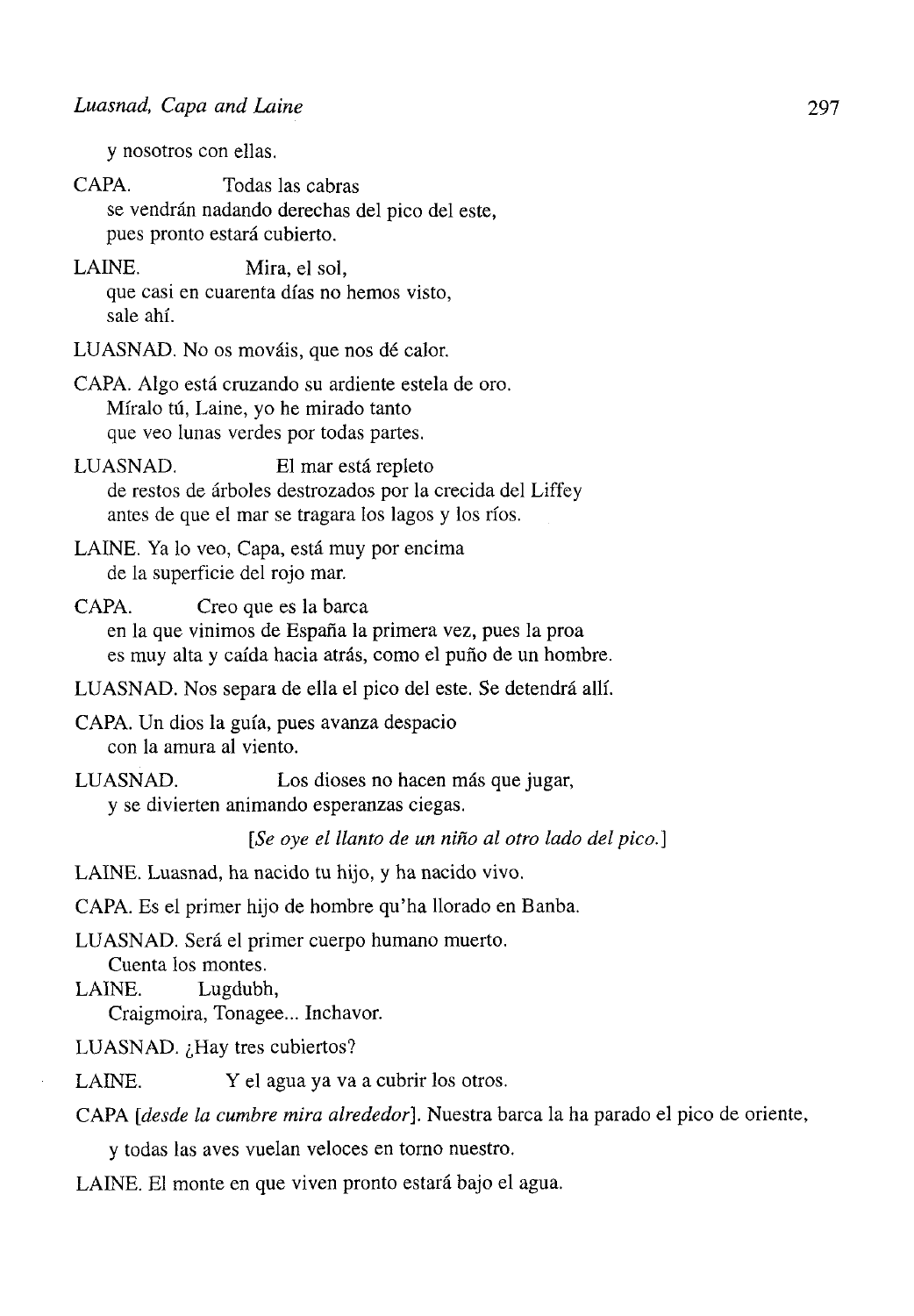CAPA. In the west The rains continué.

WIFE OF CAPA. Your wife is dead Luasnad And I have brought your infant. See, a boy.

LAINE. If the goats swim over from the eastern peak Their milk will feed him.

WIFE OF CAPA. I have wrapped him warm With your dead wife's green mantle. Are we saved Now that the rains are over and the air is warm?

CAPA. It was late winter when the rains began, Now it is early summer. Wind may rise—

*[Wild cry on the hili]* 

WIFE OF CAPA. It is the wife of Laine who laments The wife of Luasnad.

CAPA. Goats are swimming and Our curagh floats here westward with the tide.

LAINE. It will reach us if no north winds waken. There is a ripple on our left hand side, The prow is tuming. Come down and we may reach it.

WIFE OF CAPA. I leave your child Luasnad, it is sleeping And I would wail its mother. *[Puts it down beside* LUASNAD *and goes down.]* 

CAPA *[below].* The goats have seen us And passed on in the sea.

LAINE. The wind is gaining, The prow is turning down against the south—

*[Runs down into the water, falls and climbs out again.]* 

The water is not salted, taste it Capa. *[They drink.]* 

LUASNAD. The gods are jesting with them.

*[Crying from the women.]* 

CAPA. Still it rises.

LUASNAD. I think it is the end of all men's life For I am sick with hoping. While they talked I saw two great green wood-birds flown from Spain Pass from the eastern peak.

[LAINE *and CAFA pass, chasing hares.]* 

CAPA. Strike it Laine.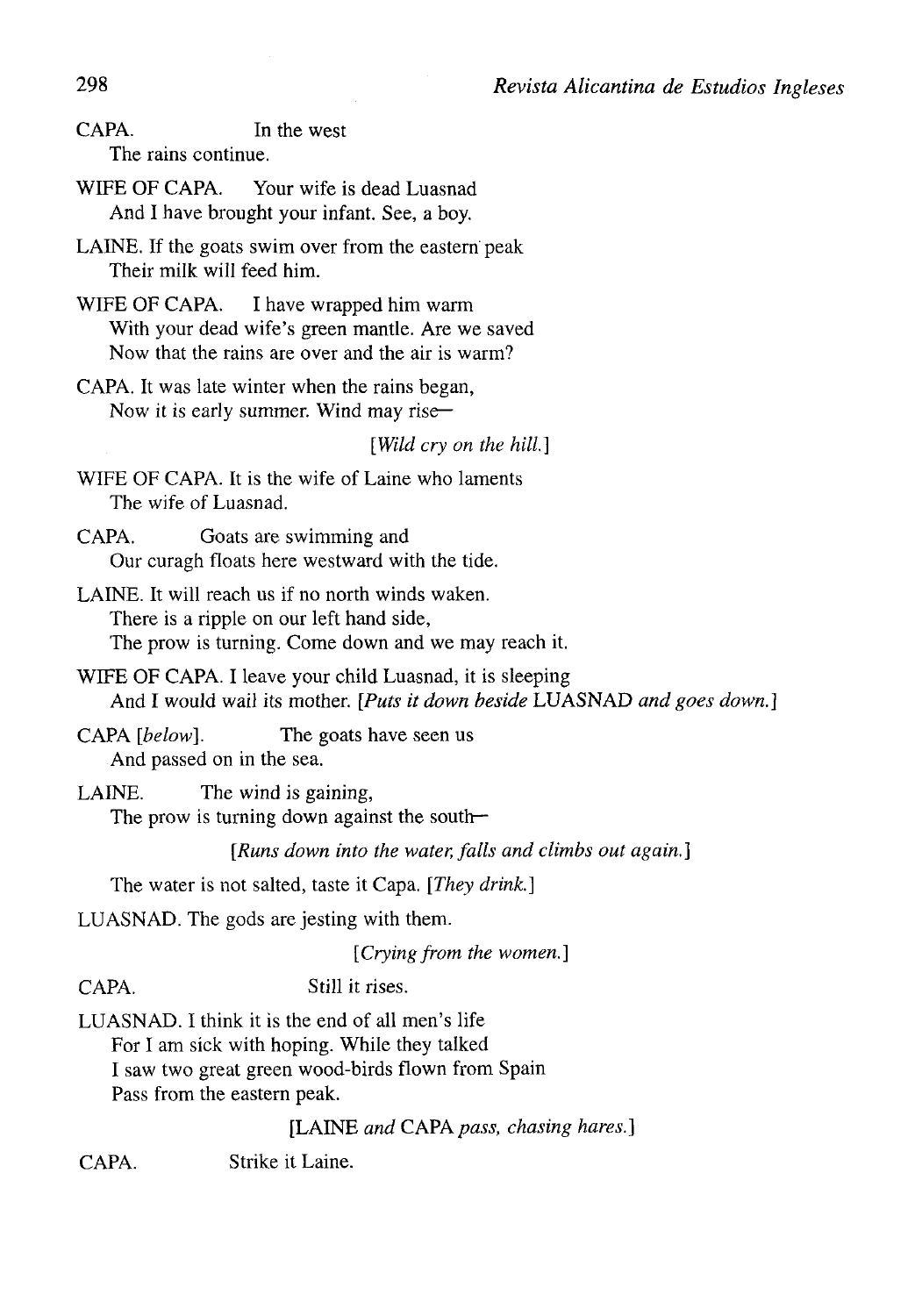CAPA. Por el oeste siguen las lluvias.

- ESPOSA DE CAPA. Tu esposa ha muerto, Luasnad, y aquí tienes la criatura. Mira, es un chico.
- LAINE. Si las cabras del pico del este vienen hasta aquí, podrá alimentarse de la leche.
- ESPOSA DE CAPA. Lo he liado bien calentito en el manto verde de tu esposa muerta. ¿Estamos salvados? Las lluvias han acabado y el aire es cálido.
- CAPA. Se estaba terminando el invierno cuando empezaron las lluvias, y ahora ya es verano. Quizá se levante viento—

*[Se oye un grito desgarrado en el monte.']* 

- ESPOSA DE CAPA. Es la esposa de Laine, que llora a la de Luasnad.
- CAPA. Las cabras están en el agua, y nuestra barca viene por el este con la marea.
- LAINE. Llegará hasta aquí, si no se forma viento del norte. El agua está rizada a nuestra izquierda, la proa está girando. Baja aquí, a ver si la cogemos.
- ESPOSA DE CAPA. Dejo aquí a tu hijo, Luasnad, está dormido, y quiero llorar a su madre. *[Lo deja en el suelo junto a* LUASNAD *y desciende.]*

CAPA *[desde abajo].* Las cabras nos han visto, y pasan de largo.

LAINE. El viento va aumentando, la proa se ha puesto mirando al sur—

*[Se mete en el agua corriendo, se cae, y sale con dificultad.]* 

El agua no es salada, pruébala Capa. *[Beben.]* 

LUASNAD. Los dioses se burlan de ellos.

*[Se oyen lamentos de las mujeres.]* 

- CAPA. Continúa subiendo.
- LUASNAD. Creo que es el fin de toda vida humana, pues ya no puedo de tanto esperar. Mientras hablaban vi dos grandes pájaros verdes venidos de España pasar volando desde el pico de oriente.

*[Pasan* LAINE *y* CAPA *persiguiendo liebres.]* 

CAPA. Dale, Laine.

299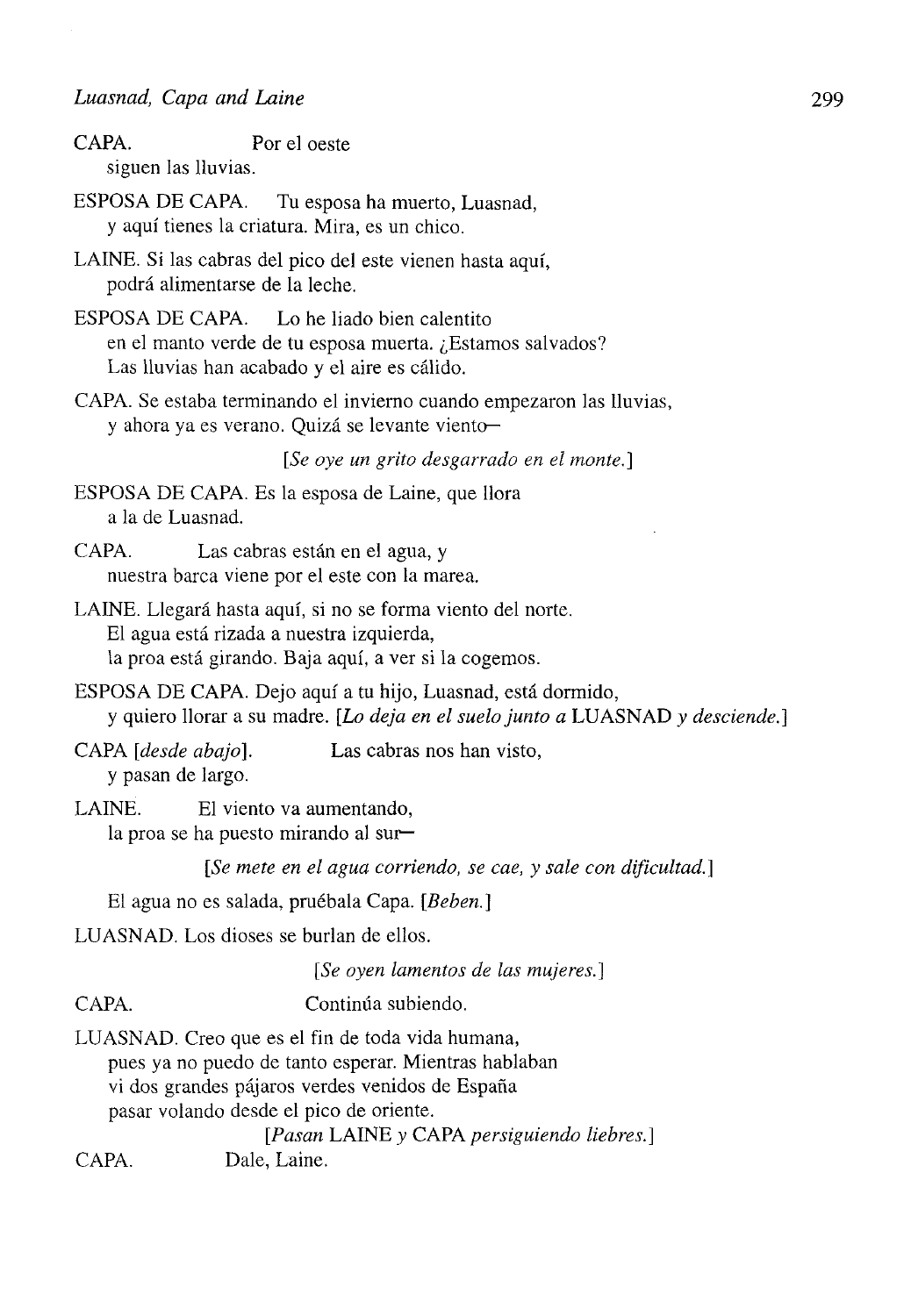- LUASNAD. And in the foam while Capa gazed at sea I saw a sick man's crutches girt with hide.
- LAINE. The wind is rising —there is spray around The eastern peak—
- LUASNAD. What was the eastern peak.
- LAINE. Before this white sun and this dry north wind These waters cannot linger.
- LUASNAD. In a storm These rocks would tumble.

CAPA. There is no sign of storm.

- LUASNAD. You did not hear the gannets all last night Fly past us from the north?
- LAINE. I dreamed of Spain And of the first grey morning when we saw These hills of Banba.
- CAPA. I dreamed nine babes Were born in one bearing by my wife.

*[The two women carry in the dead body of LUASNAD's wife.]* 

- WIFE OF LAINE *[sings.]* We steered with star of Spain To come with worlds that wane.
- WIFE OF CAPA. Where winds are wailing.
- WIFE OF LAINE. We left the scent of Spring Upon your grave to sing.
- WIFE OF CAPA. Where clouds are sailing.

CAPA. The wind is turning west.

LAINE. The sunlight scorches,

There is no shadow on this spire of stone.

[A gust of wind carries the cloth from the face of the dead woman into the sea.]

LUASNAD. The winds increase.

WIFE OF LAINE. Are you frightened, Luasnad? I think the seas will lessen day by day.

LUASNAD. You hope our bones may win a space to bleach?

CAPA. He is gloomy for his wife has perished

And his man-child may follow.

[A *wave breaks on the rock.]*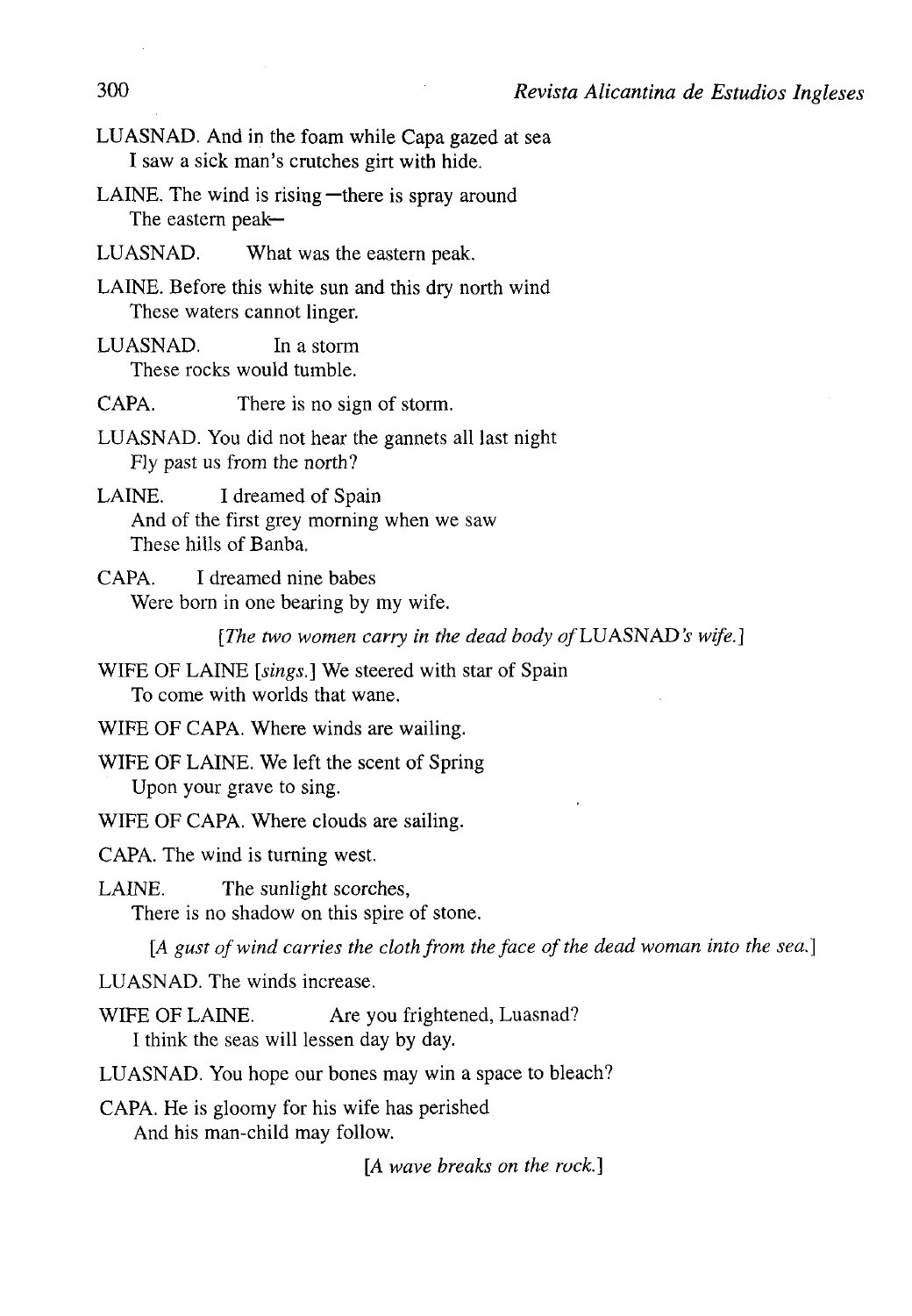- LUASNAD. Y en la espuma, mientras Capa miraba el mar, vi las muletas de piel de un enfermo.
- LAINE. El viento aumenta—las olas salpican la cumbre del este—
- LUASNAD. Lo que fue cumbre del este.
- LAINE. Ante este sol blanco y este viento seco del norte, las aguas no pueden continuar.
- LUASNAD. En un temporal estas rocas se desprenderían.
- CAPA. No hay signos de tempestad.
- LUASNAD. ¿Es que no has oído toda la noche a los alcatraces que pasaban volando hacia el sur?
- LAINE. He soñado con España y con la mañana gris en que vimos por vez primera estos montes de Banba.
- CAPA. Yo he soñado que nueve niños nacían en un sólo parto de mi esposa.

*[Las dos mujeres salen trayendo el cadáver de la esposa de* LUASNAD.]

- ESPOSA DE LAINE *[canta.]* Navegamos con la estrella de España para venir a mundos que menguan.
- ESPOSA DE CAPA. Donde se lamentan los vientos.
- ESPOSA DE LAINE. Dejamos que el aroma de la primavera cante sobre tu sepultura.
- ESPOSA DE CAPA. Donde navegan las nubes.
- CAPA. El viento está rolando al oeste.

LAINE. El sol reseca, no hay ni pizca de sombra en esta aguja rocosa.

*[El paño que cubre la cara de la muerta se lo lleva una ráfaga de viento, y cae al mar.]* 

LUASNAD. Los vientos crecen.

ESPOSA DE LAINE.  $\iota$ Estas asustado, Luasnad? Creo que las aguas menguarán día a día.

LUASNAD. ¿Te crees que nuestros huesos tendrán un lugar donde blanquear?

CAPA. Está sombrío porque su esposa ha muerto,

y porque quizá la siga este niño.

*[Una ola rompe en la roca.]*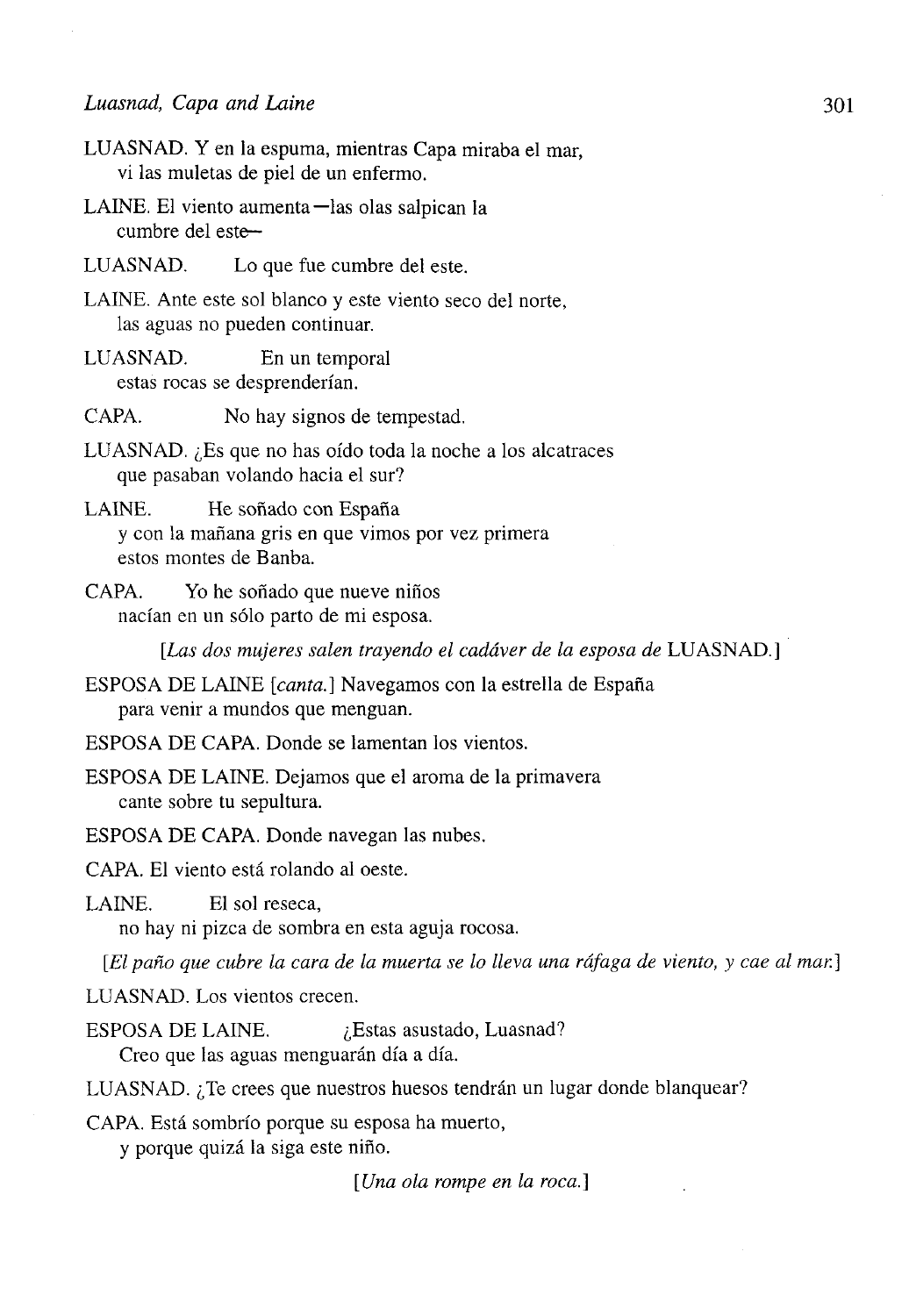LUASNAD. There is no gloom Beyond this gloom that hems the shroud of all men.

WIFE OF LAINE. Is there a war among the gods and have The sea gods conquered?

LUASNAD. There is no war. The gods work only to gain peace from prayer.

*[Another wave breaks.]* 

CAPA. Speak no more evil Luasnad, it may harm us.

LUASNAD. I have ceased to pray, and there is nothing More apt than prayer to anger.

WIFE OF LAINE. Say to them If they will take this water from the earth That we will cease to cali them when we labour Or ask them means of joy.

CAPA. Speak it Luasnad, You are a wizard and know secret tongues.

*[The baby cries.]* 

LUASNAD. All this life has been a hurtful game Played out by steps of anguish. Every beast Is bred with fearful torment in the womb And bred by fearful torments in life-blood. Yet by a bait of love the aimless gods Have made us multitudes.

WIFE OF CAPA *[keens].* You have born a child In rain místs dark and wild.

WIFE OF LAINE. And weeping perished.

WIFE OF CAPA. Your dead breast is dry And your dark babe will die.

WIFE OF LAINE. Unloved, uncherished.

LAINE. Come women, quit the dead. When once these winds have fallen earth will dry.

WIFE OF LAINE *[stopping and turning as they are going out].*  Come Luasnad, bring your infant. You will perish If you stay dreaming—

LUASNAD. Do not linger in your grieving For he will perish though I dream or wake.

*[She goes out]*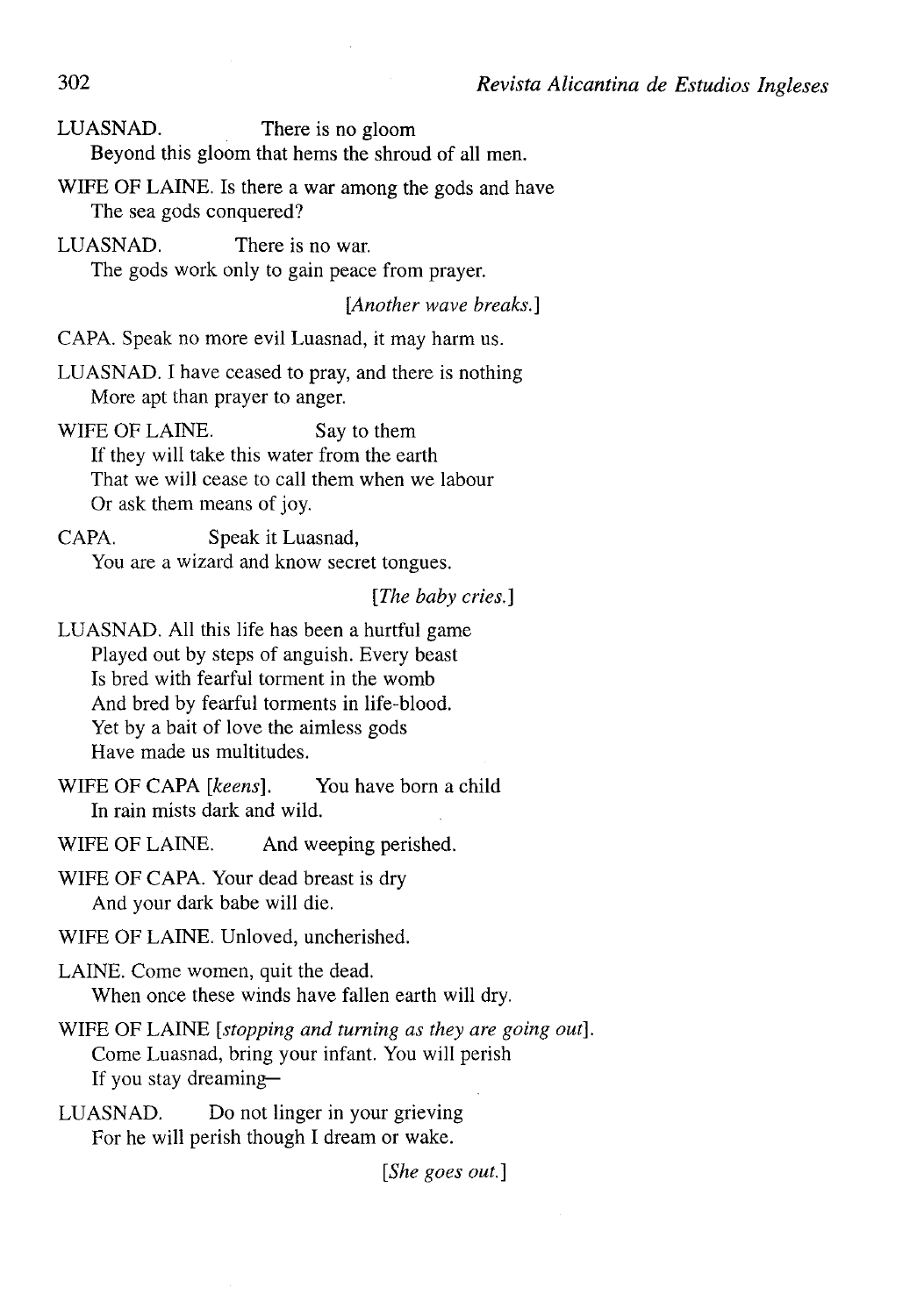| LUASNAD.<br>No se está sombrío<br>más allá de la sombra que orilla el sudario de todos los hombres.                                                                                                                                                                                                                             |
|---------------------------------------------------------------------------------------------------------------------------------------------------------------------------------------------------------------------------------------------------------------------------------------------------------------------------------|
| ESPOSA DE LAINE. ¿Es que hay una guerra entre los dioses y han<br>vencido los del mar?                                                                                                                                                                                                                                          |
| LUASNAD.<br>No hay ninguna guerra.<br>Los dioses sólo laboran para vivir en paz sin oraciones.                                                                                                                                                                                                                                  |
| [Rompe otra ola.]                                                                                                                                                                                                                                                                                                               |
| CAPA. No digas más sacrilegios, Luasnad, podrían volverse en contra nuestra.                                                                                                                                                                                                                                                    |
| LUASNAD. He dejado de rezar, y no hay nada que vaya mejor<br>con la ira que las plegarias.                                                                                                                                                                                                                                      |
| ESPOSA DE LAINE.<br><b>Diles</b><br>que, si quitan este agua de la tierra,<br>dejaremos de recurrir a ellos en nuestros esfuerzos,<br>y que tampoco les pediremos motivos de gozo.                                                                                                                                              |
| CAPA.<br>Dilo tú, Luasnad,<br>que eres mago y conoces lenguas secretas.                                                                                                                                                                                                                                                         |
| [Llora el recién nacido.]                                                                                                                                                                                                                                                                                                       |
| LUASNAD. Esta vida no ha sido más que un juego doloroso<br>que ha ido avanzando con pasos de angustia. Todas las bestias<br>se engendran con temibles tormentos en la matriz<br>y con temibles tormentos en la sangre.<br>Sin embargo, por un simple cebo de amor, los dioses indiferentes<br>nos han convertido en multitudes. |
| ESPOSA DE CAPA [llora lamentándose].<br>Has dado a luz a un niño<br>en cortinas de agua, oscuras y feroces.                                                                                                                                                                                                                     |
| ESPOSA DE LAINE.<br>Y el llanto murió.                                                                                                                                                                                                                                                                                          |
| ESPOSA DE CAPA. Tu pecho muerto está seco,<br>y tu sombrío niño morirá.<br>ESPOSA DE LAINE. Sin amor, sin cuidados.<br>LAINE. Venid mujeres, dejad a los muertos.<br>En cuanto hayan calmado estos vientos, se secará la tierra.                                                                                                |
| ESPOSA DE LAINE [deteniéndose y dándose la vuelta conforme se van].<br>Vamos, Luasnad, trae a la criatura. Morirás,<br>si te quedas ahí soñando-                                                                                                                                                                                |
| LUASNAD.<br>No persistáis en el lamento,<br>porque, tanto si sueño como si despierto, morirá.                                                                                                                                                                                                                                   |
| $[Se\ va\ ella.]$                                                                                                                                                                                                                                                                                                               |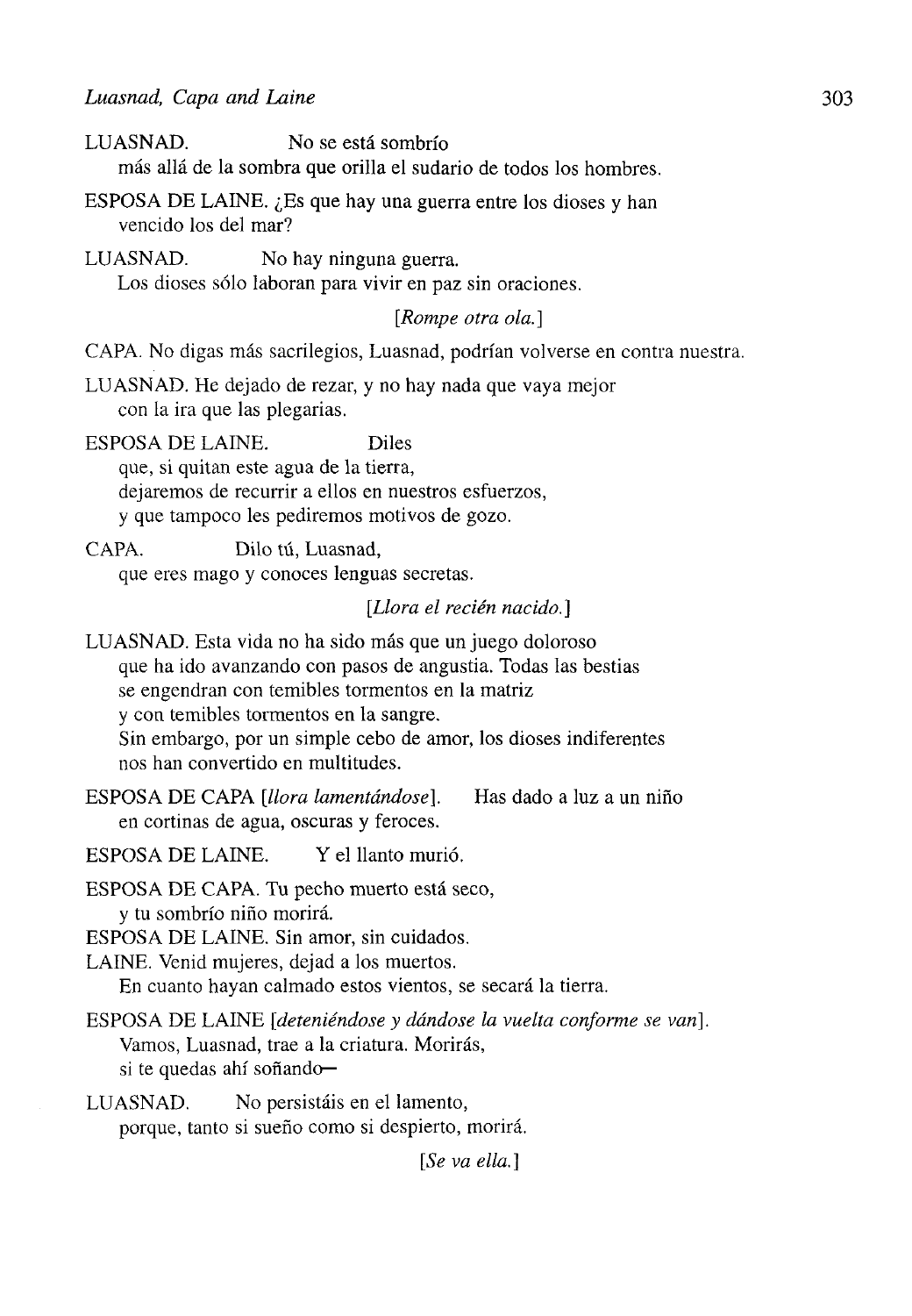I thought to build upon this isle of Banba A tower of kings—

[Another wave breaks and a stone rolls down from the head of the mountain and strikes *the infant.* LUASNAD *unfolds the green mantle. Wind and waves.]* 

The gods have pitied him, We cannot reach the morning. All mankind Will cease with dusk, and leave a sightless world Where waves winds fish, wild forms that crowd the sea Will please the curious fancies of the gods.

*[A large wave breaks. Cries.* WIFE OF LAINE *runs in.]* 

WIFE OF LAINE. Look Luasnad, all the others are washed out And drowning. As I climbed towards them came a wave Curling across the boulders where they sat That took them all as I would take some feathers And threw them out to sea.

LUASNAD. Our time will come.

WIFE OF LAINA. I am so frightened, Luasnad.

LUASNAD. All things die;

I think the gods are grown oíd or sick And for some bitter envy blast the world.

*[A wave dashes over them.]* 

WIFE OF LAINE. Hold me Luasnad, I will fall and drown.

*[They cling to each other.]* 

LUASNAD. Behind this rock we may sit thus till dawning.

WIFE OF LAINE. Where is your infant?

LUASNAD. A stone rolled down and killed him.

WIFE OF LAINE. Then bind your wife's green mantle round us both The night is growing very cold and dark.

LUASNAD. I think a moon will waken if the night Should let her light slip towards us.

*[Comes down and binds the mantle round them.]* 

My wife and her dead baby have been washed Out with the last great ebbing. We remain Alone in the world of night.

WIFE OF LAINE. It would make A strange new life if we carne through this tempest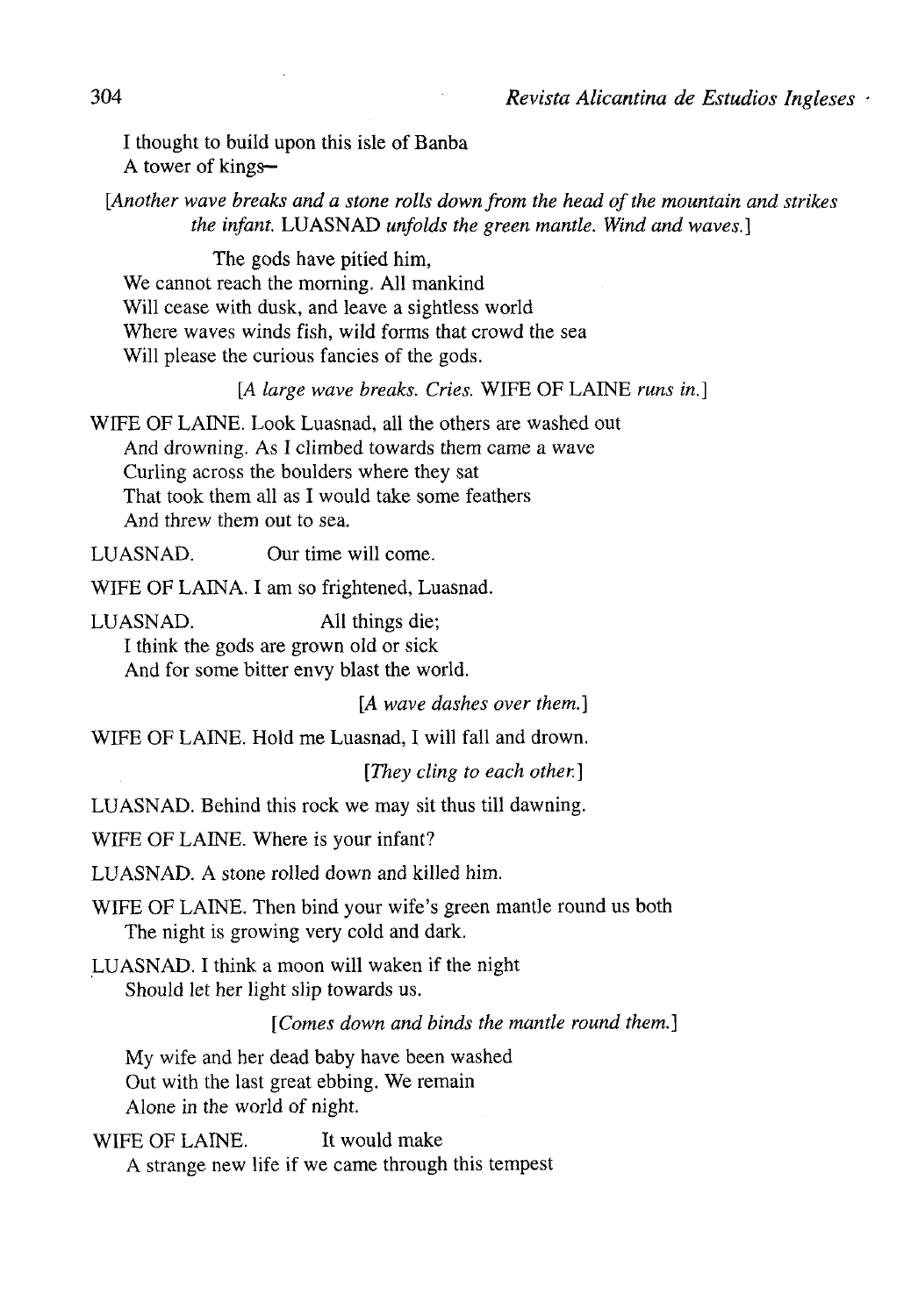Y yo que pensé levantar en esta isla de Banba una torre de reyes—

*[Rompe otra ola, y de lo alto de la montaña cae rodando una piedra, que golpea al niño.*  LUASNAD *le quita el manto verde. Viento y olas.]* 

Los dioses han tenido piedad de él, no veremos la mañana. Toda la humanidad acabará en la penumbra, y dejará un mundo ciego en el que las olas, los vientos, los peces, las formas irracionales que pueblan el mar complacerán los curiosos caprichos de los dioses.

*[Rompe una ola muy grande. Sollozos.* La ESPOSA DE LAINE *sale precipitadamente.]* 

ESPOSA DE LAINE. Escucha, Luasnad, los demás han sido arrebatados por las aguas y se ahogan. Cuando subía hacia ellos una ola llegó

rodando por las rocas donde estaban sentados,

y se los llevó a todos, igual que yo cogería unas plumas,

y los lanzó al mar.

LUASNAD. Ya llegará nuestra hora.

ESPOSA DE LAINA. Estoy tan asustada, Luasnad.

LUASNAD. Todo muere;

creo que los dioses han envejecido o han enfermado,

y por una amarga envidia destruyen el mundo.

*[Una ola revienta por encima de ellos y los cubre.]* 

ESPOSA DE LAINE. Cógeme, Luasnad, voy a caerme y me ahogaré.

*[Se abrazan con fuerza. ]* 

LUASNAD. Tras esta roca podemos estar así sentados hasta el alba.

ESPOSA DE LAINE. ¿Y tu niño, dónde está?

LUASNAD. Cayó rodando una piedra, y lo mató.

ESPOSA DE LAINE. Entonces, envuélvenos en el manto verde de tu esposa, la noche es cada vez más fría y más oscura.

LUASNAD. Creo que despertará una luna si la noche deja que se deslice su luz hacia nosotros.

*[Desciende y envuelve el manto en torno a ellos. ]* 

Mi esposa y su niño muerto han sido arrastrados al mar con el último gran reflujo. Quedamos solos en el mundo de la noche.

• ESPOSA DE LAINE. Sería una vida nueva y extraña, si pasáramos esta tempestad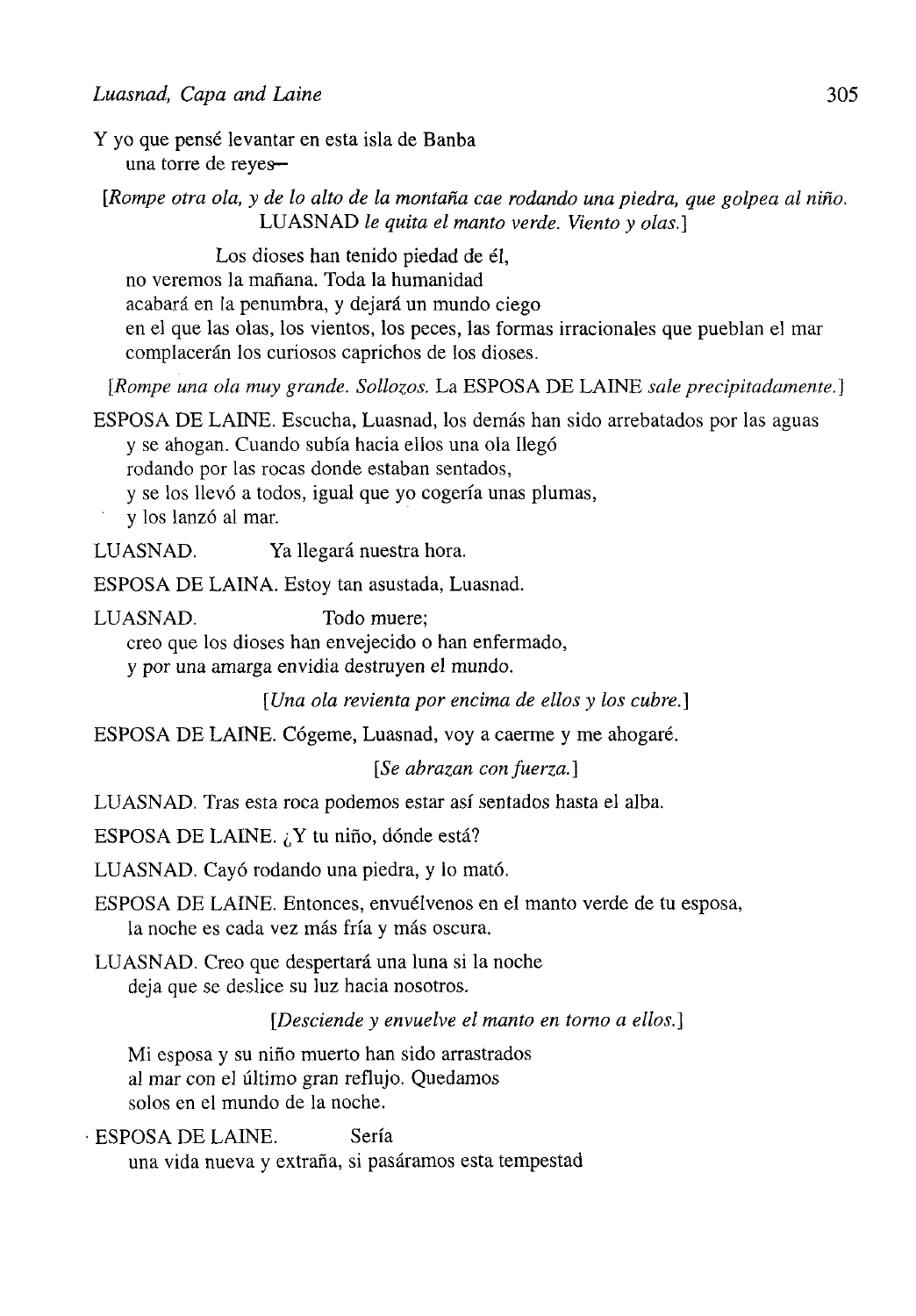And lived like Eve and Adam building up A new mankind.

LUASNAD. Perhaps the gods have purpose To fill the world with a new race more fit Than man has been to bear the rage of life. But woman they will kill us, man must die...

WIFE OF LAINE. There is the moon Luasnad, and three stars... But in the other life, whence ghosts have wandered Shall I find Laine out and Capa's wife And talk about this tempest?

LUASNAD. We are like These crowns of foam that gleam and flash with gold And when our storm of passion has died out A few oíd gods will just remember man.

WIFE OF LAINE. Hold me closer Luasnad, I am trembling— I do not like to vanish and let live The sea and stars without me.

LUASNAD. I can feel Your heart beat and your blood-warmth underneath Your thick wet habits.

WIFE OF LAINE. All the clouds have broken. How white the waves look racing towards the sun! And how deep black the troughs! Perhaps the gods Have felt a little pity for my youth?

LUASNAD. There is no pity in the aimless gods And they would mock me with your kind warm voice.

WIFE OF LAINE. It is hard to die.

LUASNAD. Women know more pain When they give birth to children.

WIFE OF LAINE. I am young And I have never yet conceived with child... Why would the gods who made us now destroy?

LUASNAD. The gods have never made us. They have gotten Our first grey seed upon the slime of earth And have dealt with us as we deal with kine Who know the one brother. We are one With all this moon and sea white and the wind That slays us. And our passions move when we die Among the stars that wander or stand quiet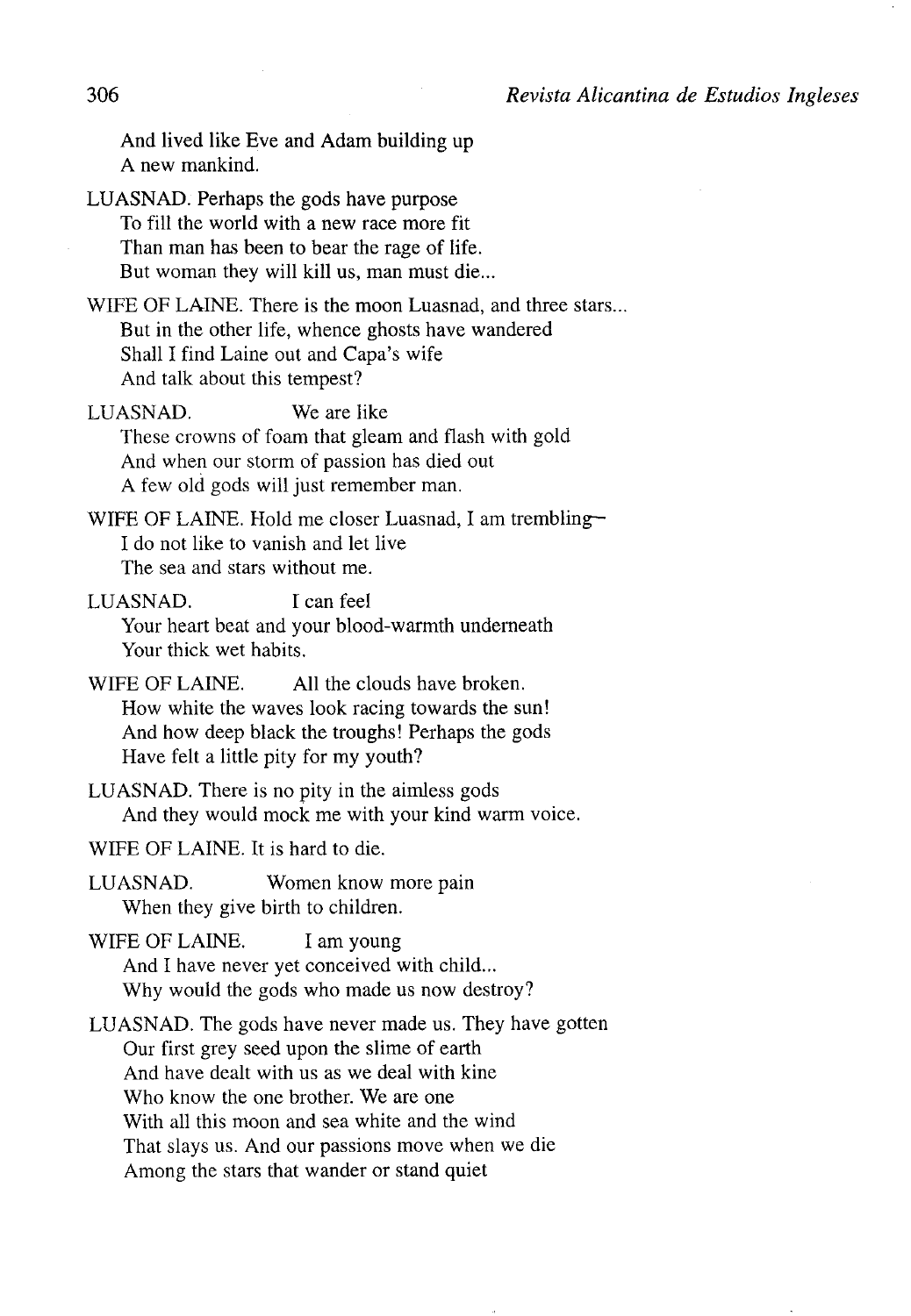y viviéramos como Eva y Adán construyendo una nueva humanidad.

LUASNAD. Quizá sea designio de los dioses llenar el mundo con una nueva raza, más adecuada que el hombre para soportar los embates de la vida. Pero, mujer, van a matarnos, el hombre debe morir...

ESPOSA DE LAINE. Ahí está la luna, Luasnad, y tres estrellas... Pero, en la otra vida, de la que han venido, errabundos, los espíritus ¿encontraré a Laine y a la esposa de Capa, y hablaré de esta tempestad?

LUASNAD. Somos como esas crestas de espuma que brillan y destellan doradas, y cuando la tormenta de nuestra pasión se haya apagado unos cuantos dioses viejos apenas se acordarán del hombre.

ESPOSA DE LAINE. Cógeme más fuerte Luasnad, estoy temblandono quiero desaparecer y dejar que vivan sin mí el mar y las estrellas.

LUASNAD. Siento latir tu corazón y la calidez de tu sangre bajo tu mojado sayal.

- ESPOSA DE LAINE. Todas las nubes se han quebrado. ¡Qué blancas parecen las olas en su carrera hacia el sol! ¡Y qué negros sus senos! ¿Querrán tener los dioses un poco de compasión de mi juventud?
- LUASNAD. No hay misericordia en los dioses indiferentes, y se mofarían de mí con tu dulce y cálida voz.

ESPOSA DE LAINE. ¡Qué difícil se hace morir!

LUASNAD. Las mujeres conocen un dolor mayor cuando traen al mundo a un hijo.

ESPOSA DE LAINE. Soy joven, y nunca se ha concebido en mí una criatura... ¿Por qué iban a querer destruirnos los mismos dioses que nos han hecho?

LUASNAD. Los dioses jamás nos crearon. Tomaron nuestra primera simiente gris del limo de la tierra, y nos trataron como nosotros tratamos el ganado que reconoce al hermano. Somos uno con todo, la luna, el mar blanco y el viento que nos mata. Y nuestras pasiones viajan cuando morimos a las estrellas que vagan o que están fijas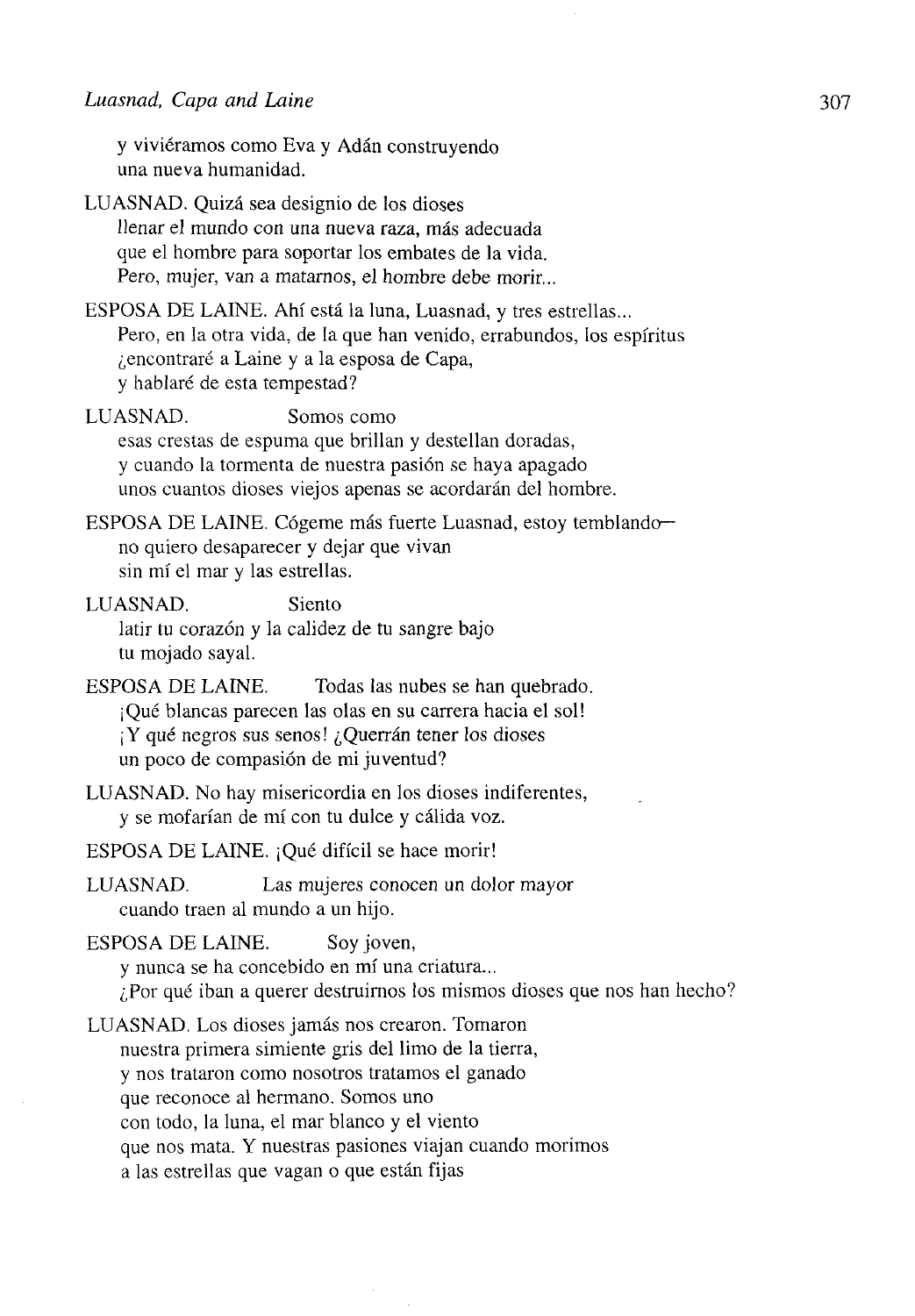In the great depths of night.

WIFE OF LAINE. Take your hand

Down from my bosom Luasnad.

LUASNAD. I love you woman.

WIFE OF LAINE. You would not shame the love of our dead consorts?

LUASNAD. The great west boulder of our peak has fallen And with the next high river of the tide Our death will reach us. There is not any hope.

WIFE OF LAINE. In this white moonlight perhaps the wind may die?

LUASNAD. You the fairest of all women, turn your lips. The last strong man must perish, Let me flash a last red fíame of love Across the brink of death, and shout defiance Up to the aimless gods.

WIFE OF LAINE. Look on the eastern side. A moonbeam has burst through and touched the sea.

LUASNAD. There is some shape behind the eastern dark, A vessel all roofed over smeared with pitch.

WIFE OF LAINE. Are men within it?

LUASNAD. I think the gods have brought From the dead country where the seas have end Some new wild race to populate the wreck Of this dead world.

WIFE OF LAINE. It may be Luasnad The craft of some wily prophet of the east Has built up there a little band of men To make mankind eternal.

LUASNAD. If men steer, The gods will guide this vessel with their hate Till all her beams float down the endless sea.

WIFE OF LAINE. The clouds have come again and veiled the moon And I can only hear the howl of waves.

LUASNAD. Maybe our frightened passions forged for us This shadow on the waves.

WIFE OF LAINE. Does day come on For I am very stiff and cramped with cold.

LUASNAD. Cling closer, I will warm you with my breath.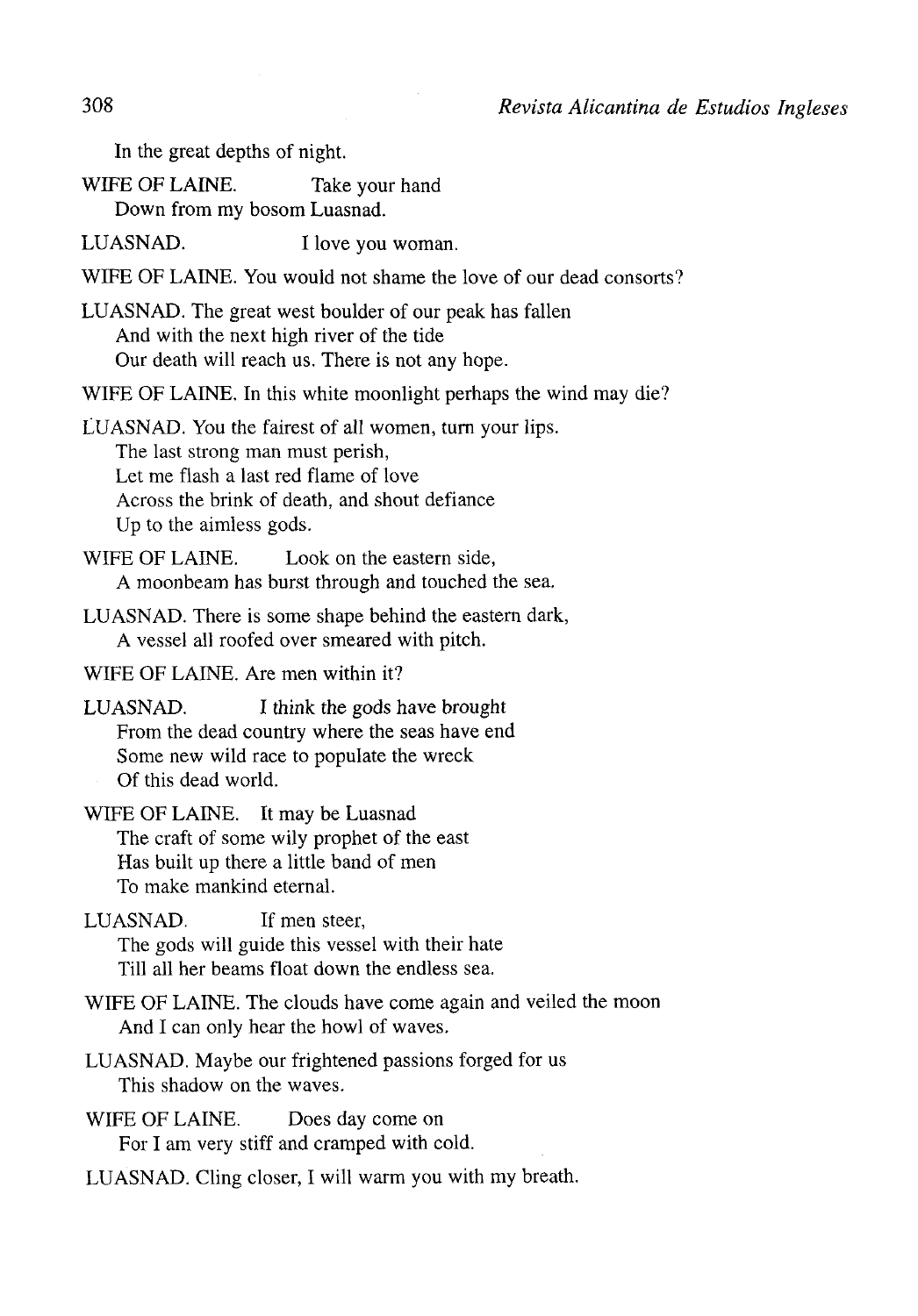en los grandes abismos de la noche.

ESPOSA DE LAINE. Quita la mano de mi pecho, Luasnad.

LUASNAD. Te amo, mujer.

ESPOSA DE LAINE. ¿No debería avergonzarte el amor de nuestros cónyuges

LUASNAD. La gran roca del oeste de nuestro pico ha caído, y con el próximo río del reflujo de la marea nos llegará la muerte. Ya no hay esperanza.

ESPOSA DE LAINE. Quizá muera el viento en esta luz de luna blanca

LUASNAD. Tú, la más bella de las mujeres, levanta los labios. El último de los fuertes hombres debe morir, déjame que lance, como un postrer relámpago, una llamarada roja de amor por encima del abismo de la muerte, y que eleve un grito de desafío a los dioses indiferentes.

ESPOSA DE LAINE. Mira al este, un rayo de luna ha quebrado las nubes y toca el mar.

- LUASNAD. Se ve una sombra más allá de la oscuridad del oriente, una nave cerrada con la cubierta calafateada.
- ESPOSA DE LAINE. ¿Y hay hombres en ella?

LUASNAD. Me parece a mí que los dioses han traído del país de los muertos, del confín de los mares, una nueva raza bárbara para que pueble los restos del naufragio de este mundo muerto.

ESPOSA DE LAINE. Quizá sea, Luasnad, que las artes de algún profeta astuto del oriente han creado allí un pequeño grupo de hombres para que la humanidad sea eterna.

- LUASNAD. Si son hombres los que la tripulan, los dioses con su odio guiarán la nave hasta que todo el maderamen flote disperso por el inmenso mar.
- ESPOSA DE LAINE. Han vuelto las nubes, y velan la luna, y sólo oigo el aullido de las olas.
- LUASNAD. Quizá nuestras aterrorizadas pasiones nos fraguaron esa sombra en las olas.

ESPOSA DE LAINE. ¿Avanza el día? estoy agarrotada, y me da calambres el frío.

LUASNAD. Pégate más a mí, te calentaré con mi aliento.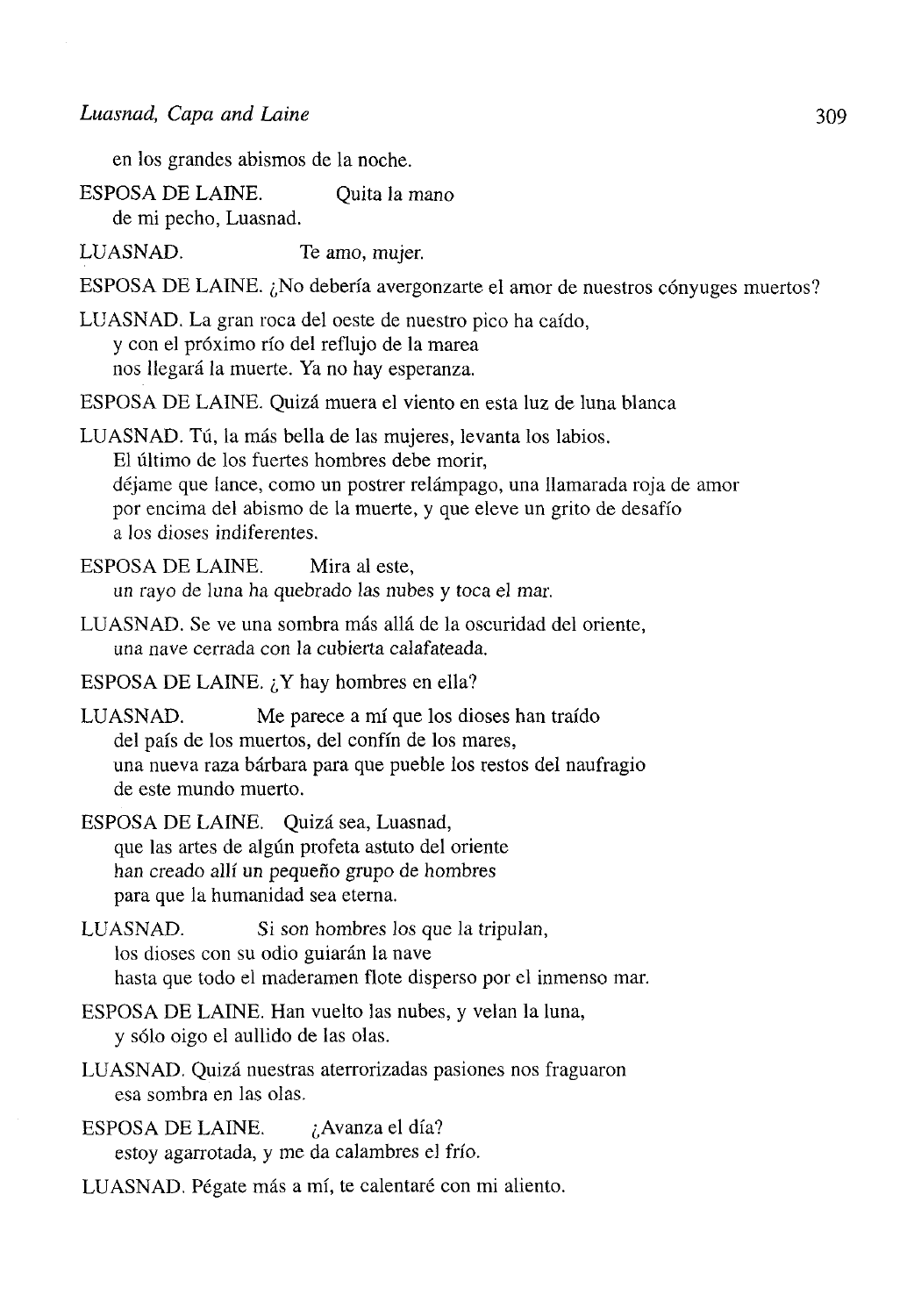WIFE OF LAINE. Remember Laine and the dead cold smile That curled his lip.

LUASNAD. Dead men pass. There lives One only life, one passion of one love, One world wind sea, then one deep dream of death.

WIFE OF LAINE. I think that I will love you if earth dries, But I am very fearful of the gods And Laine in this tempest.

LUASNAD. Man's last high mood Can pass above this passion of the seas That moans to crush him. In each man's proper joy The first high puissance that made live the gods Lives on the earth and asks each stone for worship.

[Wave passes over them.]

WIFE OF LAINE. I am falling Luasnad!

LUASNAD. In this peril The forcé that slays us is our own high glory.

*[Wave sweeps them round and leaves them again beside the boulder.]* 

WIFE OF LAINE *[crying out\.* Oh Luasnad, must man perish? Spare me, gods!

LUASNAD. Heed not the gods. In this high passionate sea Mere gods would perish—

WIFE OF LAINE. Ah! See the dark black vessel.

*[They are swept off.]*